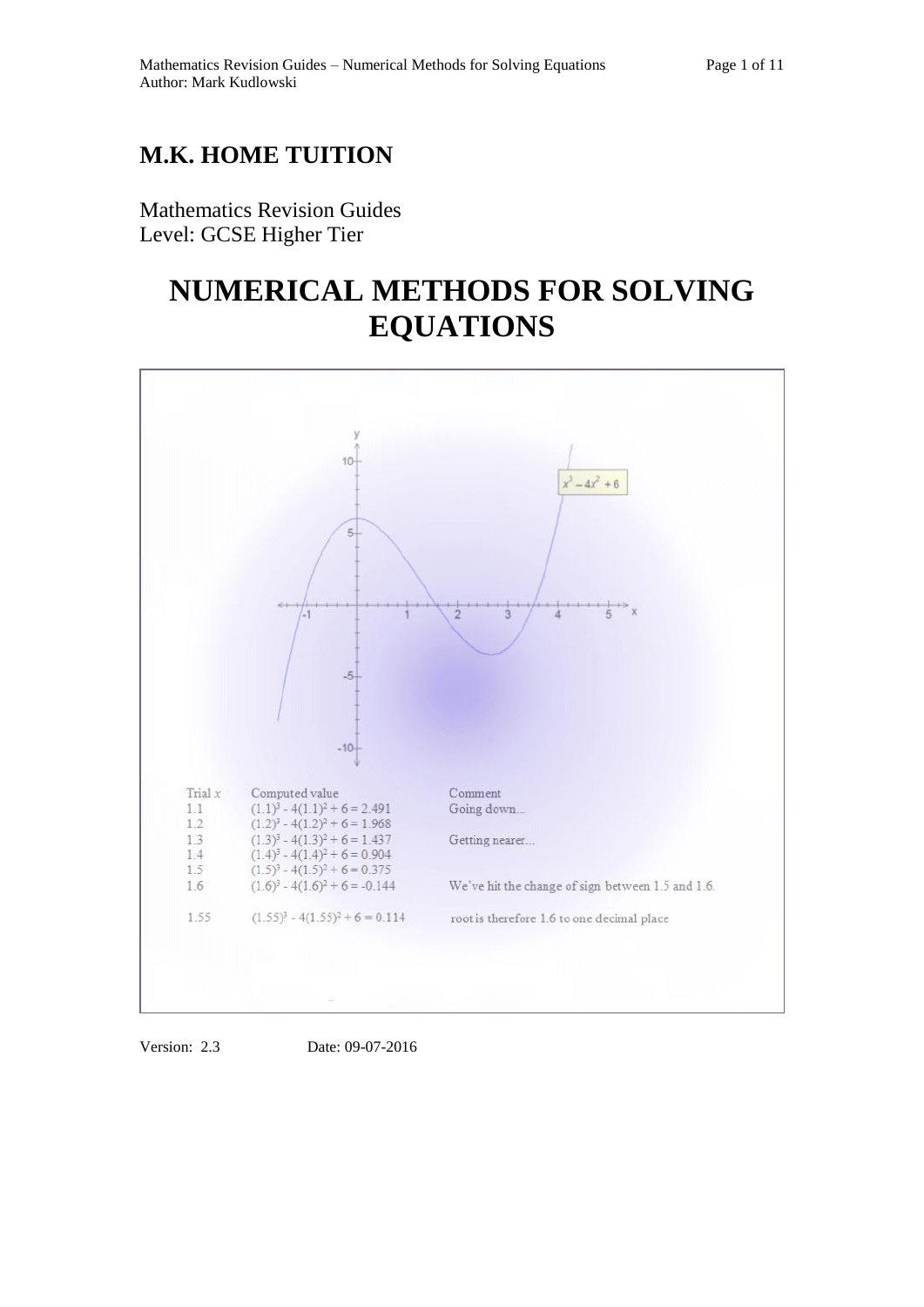## **NUMERICAL METHODS FOR SOLVING EQUATIONS.**

Many algebraic equations cannot be solved using the standard methods of factorisation and substitution into formulae, especially when they are more complicated than quadratics.

Take the cubic equation  $x^3 - 4x^2 + 6 = 0$ 

This equation cannot be factorised, and there is also no general formula for solving cubic equations as there is for quadratic equations, so other methods must be used.

One such method, studied in earlier years, is 'trial and improvement' using a decimal search. This involves finding a value of *x* which makes  $x^3 - 4x^2 + 6$  as close to 0 as the accuracy allows.

This method is no longer part of the GCSE syllabus, for reasons which will become clear.

### **Example (1): ("Legacy" example)**

The graph of  $y = x^3 - 4x^2 + 6$  is shown below, and has three solutions of  $x^3 - 4x^2 + 6 = 0$ , given that its graph cuts the *x-*axis at three points, with those solutions being the *x-*coordinates of those points. .

One of the solutions is close to -1, another is between 1 and 2, and a third one is between 3 and 4.

Use trial and improvement to find the solution between 1 and 2 correct to one decimal place.

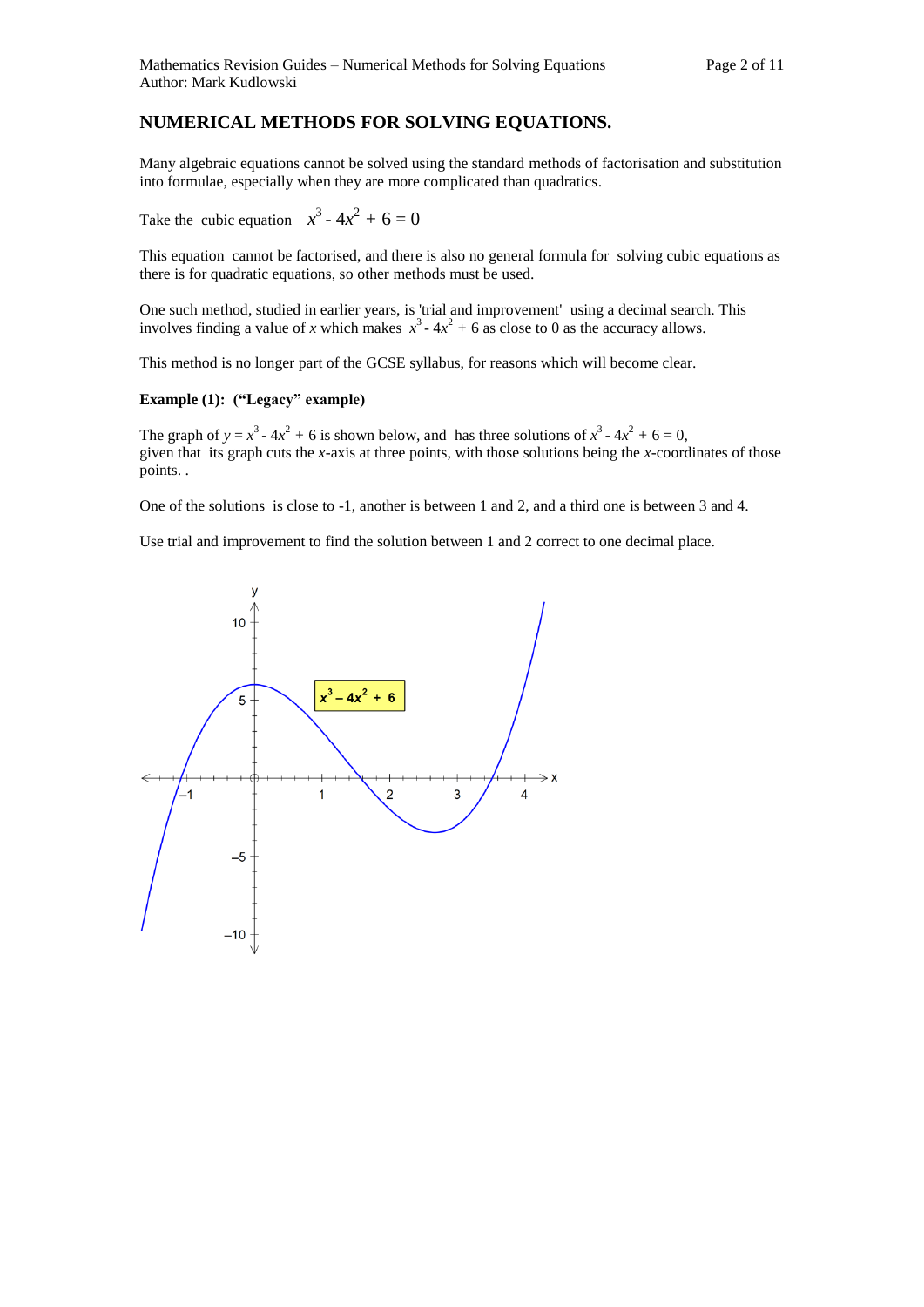We know that the solution lies between 1 and 2, so we begin with those trial values of x.

| Trial $x$ | Computed value of $x^3 - 4x^2 + 6$ | <b>Comment</b>  |
|-----------|------------------------------------|-----------------|
|           | $(1)^3 - 4(1)^2 + 6 = 3$           | Too high $(>0)$ |
| 2         | $(2)^3 - 4(2)^2 + 6 = -2$          | Too low $(< 0)$ |

The solution seems to be about half-way between 1 and 2, so we can substitute  $x = 1.3, 1.4, 1.5, 1.6 \ldots$ into the equation. It must also be noted that  $x^3 - 4x^2 + 6$  *decreases* as *x* increases within this interval.

| Trial $x$ | Computed value of $x^3$ - $4x^2$ + 6 | <b>Comment</b>                     |
|-----------|--------------------------------------|------------------------------------|
| 1.3       | $(1.3)^3 - 4(1.3)^2 + 6 = 1.437$     | Too high $(>0)$                    |
| 1.4       | $(1.4)^3 - 4(1.4)^2 + 6 = 0.904$     | Too high                           |
| 1.5       | $(1.5)^3 - 4(1.5)^2 + 6 = 0.375$     | Still too high, but getting nearer |
| 1.6       | $(1.6)^3 - 4(1.6)^2 + 6 = -0.144$    | Too low $(< 0)$                    |

We now know that the solution lies between 1.5 and 1.6, so we substitute  $x = 1.55$  (the mean of 1.5 and 1.6 ) to obtain the correct first decimal place.

When  $x = 1.55$ ,  $x^3 - 4x^2 + 6 = 0.114$ , which is greater than 0.

The change between the value of  $x^3 - 4x^2 + 6$  from being 'too high' to being 'too low' occurs in the interval from 1.55 to 1.6.

Since all values in this particular interval round to 1.6 to 1 decimal place, the required solution of the equation  $x^3 - 4x^2 + 6 = 0$  is  $x = 1.6$  to 1 decimal place.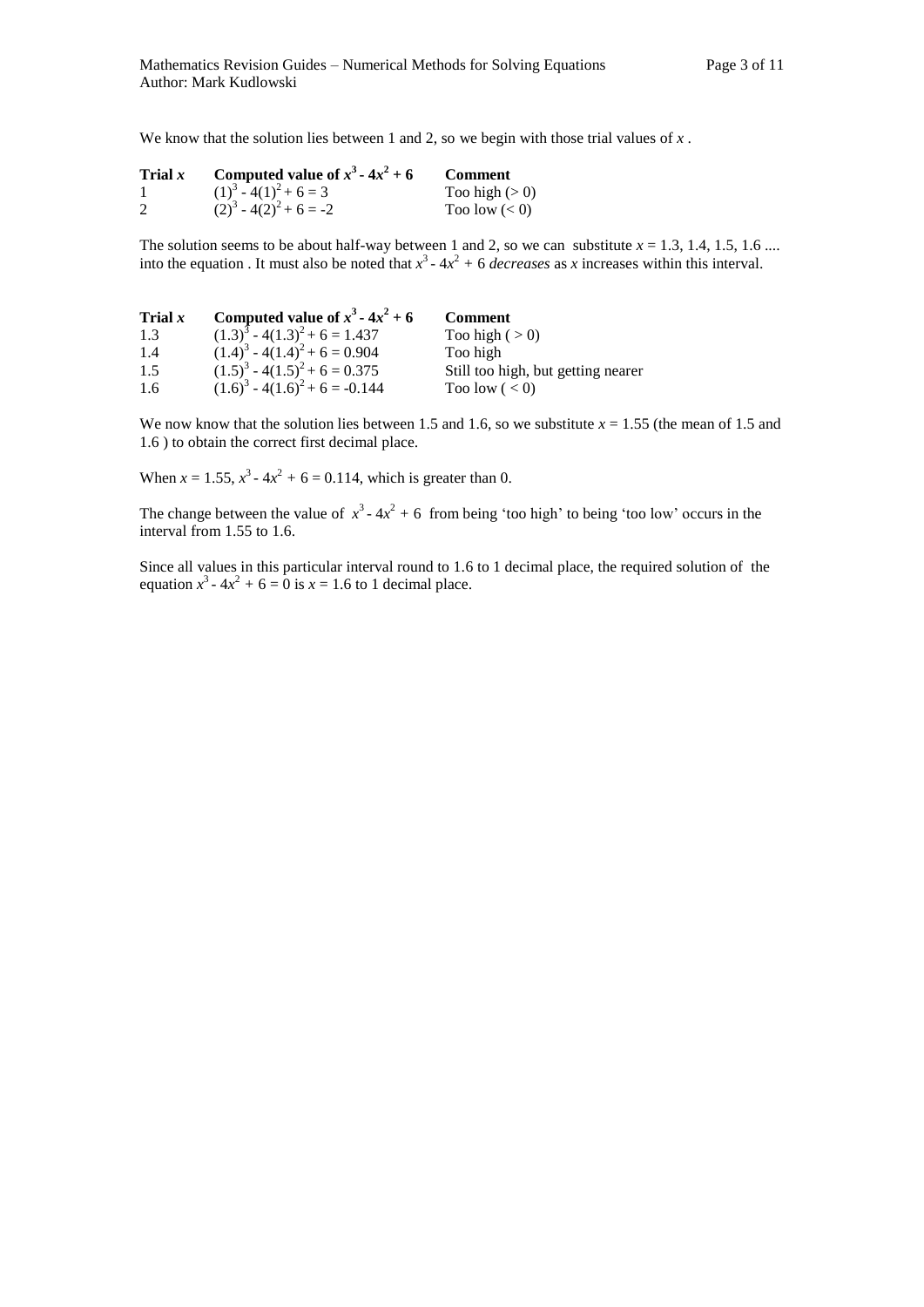#### **Iterative methods.**

The decimal searching technique used the first two examples was simple, but there was a drawback. The process was *slow*, requiring a large number of trials for even a moderate level of accuracy.

**Example (2):** Find the solution of  $x^3 + 6x = 15$  to four decimal places.



The equation  $x^3 + 6x = 15$  can be rewritten as  $x^3 + 6x - 15 = 0$ , and it has one solution between 1 and 2, where the graph intersects the *x*-axis.

Trial and improvement would be unsuitable here, because of the large number of trials needed. If it takes on average five trials to achieve accuracy to one decimal place, it would take four times as long, or about 20 attempts, to achieve four decimal-place accuracy.

This calls for a different method known as **iteration**.

In iteration, we use an initial estimated solution as the input to a formula, and the resulting output provides an improved estimate. This improved estimate can then be input into the formula again, until the desired level of accuracy is reached .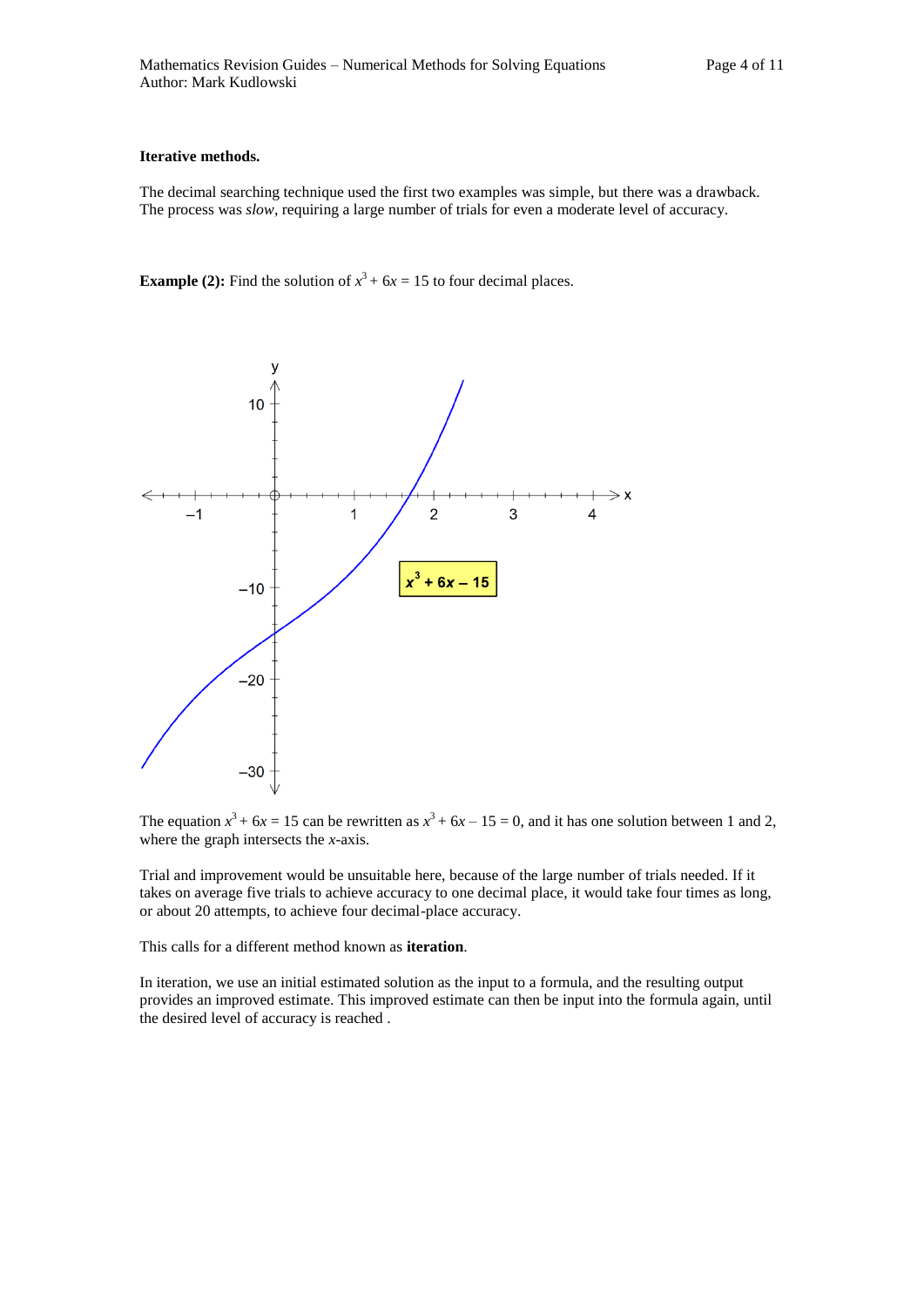The equation  $x^3 + 6x = 15$  has a single solution between 1 and 2.

Use the following flowchart to calculate this solution to four decimal places.

Choose a starting value of  $x = 2$ , and keep four decimal places in the working.



You may notice that the expression  $\frac{2x+2}{3x^2+6}$  $2x^3 + 15$ 2 3  $^{+}$  $^{+}$ *x*  $\frac{x^3+15}{x^2}$  does not have any obvious relationship with the

equation  $x^3 + 6x = 15$ , but finding such iterative formulae is outside the scope of GCSE.

All questions will have a suitable formula provided for you !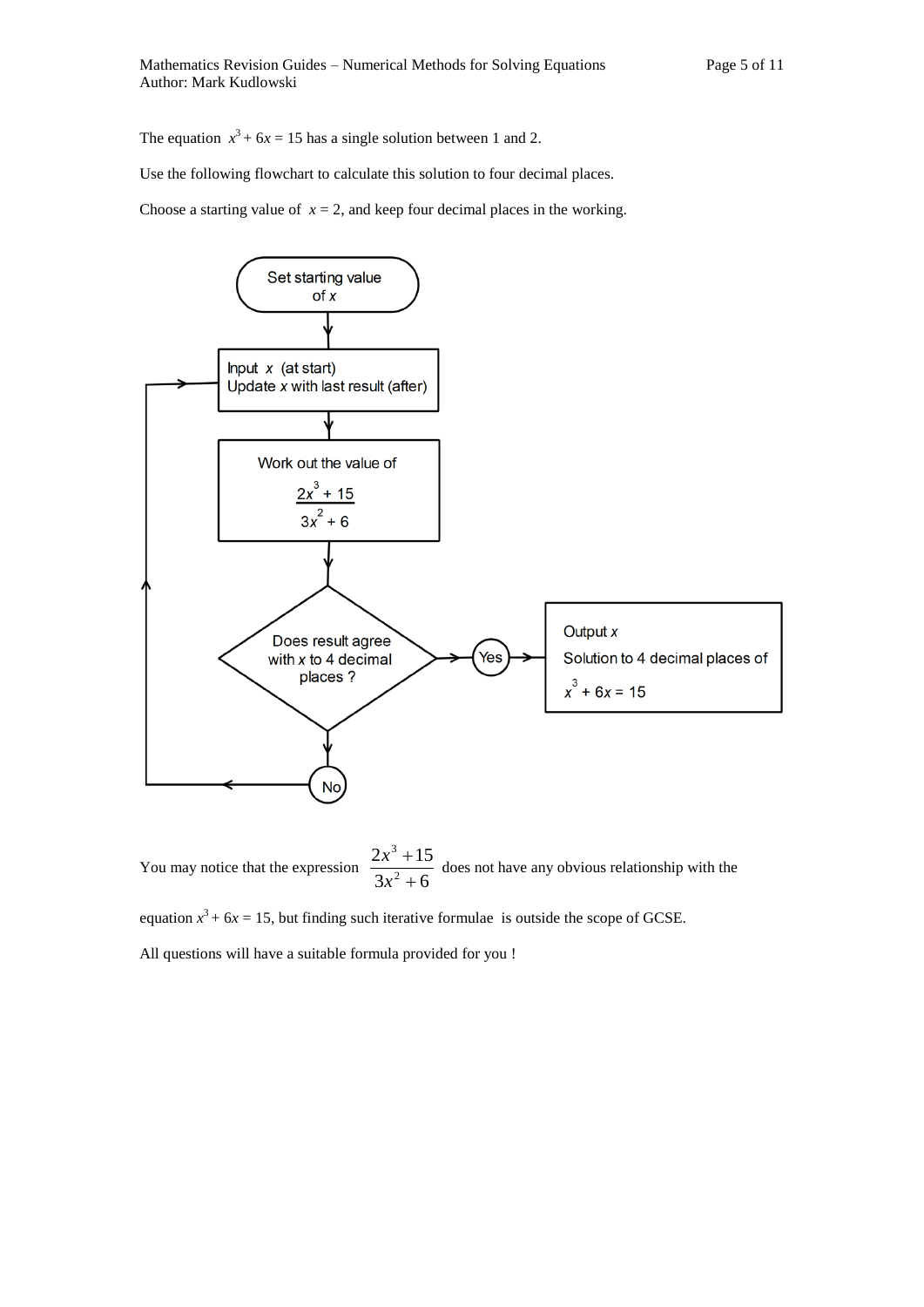By choosing the starting value of  $x = 2$  as input, we calculate  $\frac{2(2^2 + 12^2)}{2(2^2 + 12^2)} = \frac{31}{12} = 1.7222$ 18 31  $3(2^2) + 6$  $2(2^3) + 15$ 2 3  $=\frac{31}{10}$  $\overline{+}$  $\frac{+15}{-}$  =  $\frac{31}{10}$  = 1.7222.

The new value of  $x$  does not agree sufficiently with the input value of  $2$ ,

so we take the "No" branch and update *x* with the new value of 1.7222 into the formula to obtain

1.6926  $3(1.7222^2) + 6$  $2(1.7222^3) + 15$ 2 3  $=$  $\ddot{}$  $\frac{+15}{-1}$  = 1.6926. This result is still not close enough to 1.7222, so we take the "No"

branch again.

Substituting  $x = 1.6926$  gives us the next value of x, namely  $\frac{2(1.6926)^{113}}{2(1.6923)^{2}} = 1.6923$  $3(1.6926^2) + 6$  $2(1.6926^3) + 15$ 2 3  $=$  $\overline{+}$  $\frac{+15}{-}$  = 1.6923.

The iterations appear to be closing in on the required solution, with only the fourth decimal place different after this last calculation.

We still take the "No" branch, substitute  $x = 1.6923$ , giving our next value of x which is 1.6923  $3(1.6923^2) + 6$  $2(1.6923^3) + 15$ 2 3  $=$  $\ddot{}$  $\frac{+15}{-}$  = 1.6923 to 4 decimal places.

Since this output value of *x* now agrees to four decimal places with the input, we can now end the iterative loop and take the "Yes" branch.

The output value of  $x = 1.6923$  is the solution of the equation  $x^3 + 6x = 15$  to the guaranteed accuracy of four decimal places after four iterations.

This method is more accurate than the decimal search, and is also a great deal quicker.

We can check by substituting  $x = 1.6923$  into  $x^3 + 6x$ ; the result is 15.0003, very close to 15.

Another way of expressing an iterative formula without a flowchart is to use subscripts where  $x_1$  is the starting trial value of the solution and  $x_2, x_3, \ldots$  are the subsequent iterations.

This is similar to generating sequences by inductive definition – see "Sequences" document.

The formula used in the last example could be defined as  $3x_n^2 + 6$  $2x_n^3+15$ 2 3  $1^{-1}$  3x<sub>n</sub><sup>2</sup> +  $\overline{+}$  $n_{+1} =$ *n*  $\alpha_{n+1} = \frac{2x_n}{3x_n}$  $x_{n+1} = \frac{2x}{x}$ 

where  $x_n$  is the current estimate for *x* and  $x_{n+1}$  is the next one.

Thus in the last example, we had  $x_1 = 2$ ,  $x_2 = 1.7222$ ,  $x_3 = 1.6926$  and  $x_4 = 1.6923$ .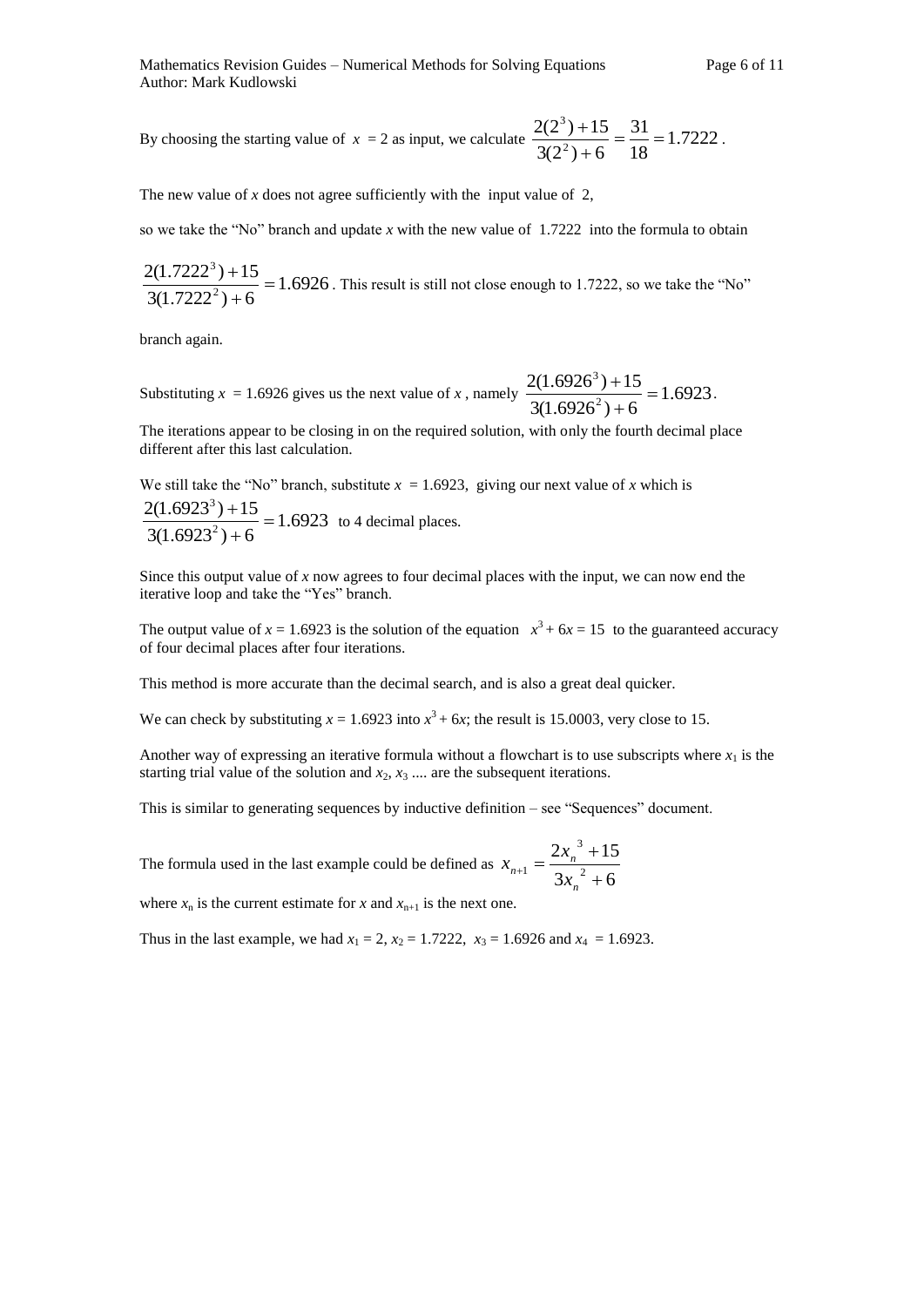#### **A very useful hint.**

In the last example, we had been calculating iterated values of *x*, rounding them to four decimal places, and re-inputting the new values into the iterative formula.

The work was rather tedious, but fortunately, most calculators have an **Ans** key to perform such calculations very rapidly.

This example has the **Ans** key on the bottom row.

For the last example , we can set the starting value by pressing the keys  $2 = 2$ .

( On more modern calculators, the  $=$  key can be pressed once only.)





Next, we enter the iterative formula using the **Ans** button, among others. (We must enter **Ans** followed by  $x^3$  when entering the top line, similarly **Ans** followed by  $x^2$  when entering the bottom line).



Having started with the value of  $x_1 = 2$ , it is just a matter of repeatedly pressing the  $\frac{1}{x}$  key to obtain the values of  $x_2$ ,  $x_3$  and so forth. Notice how the value of  $x_2$  appears as a fraction, and how rapidly the values converge to 4-decimal place accuracy.

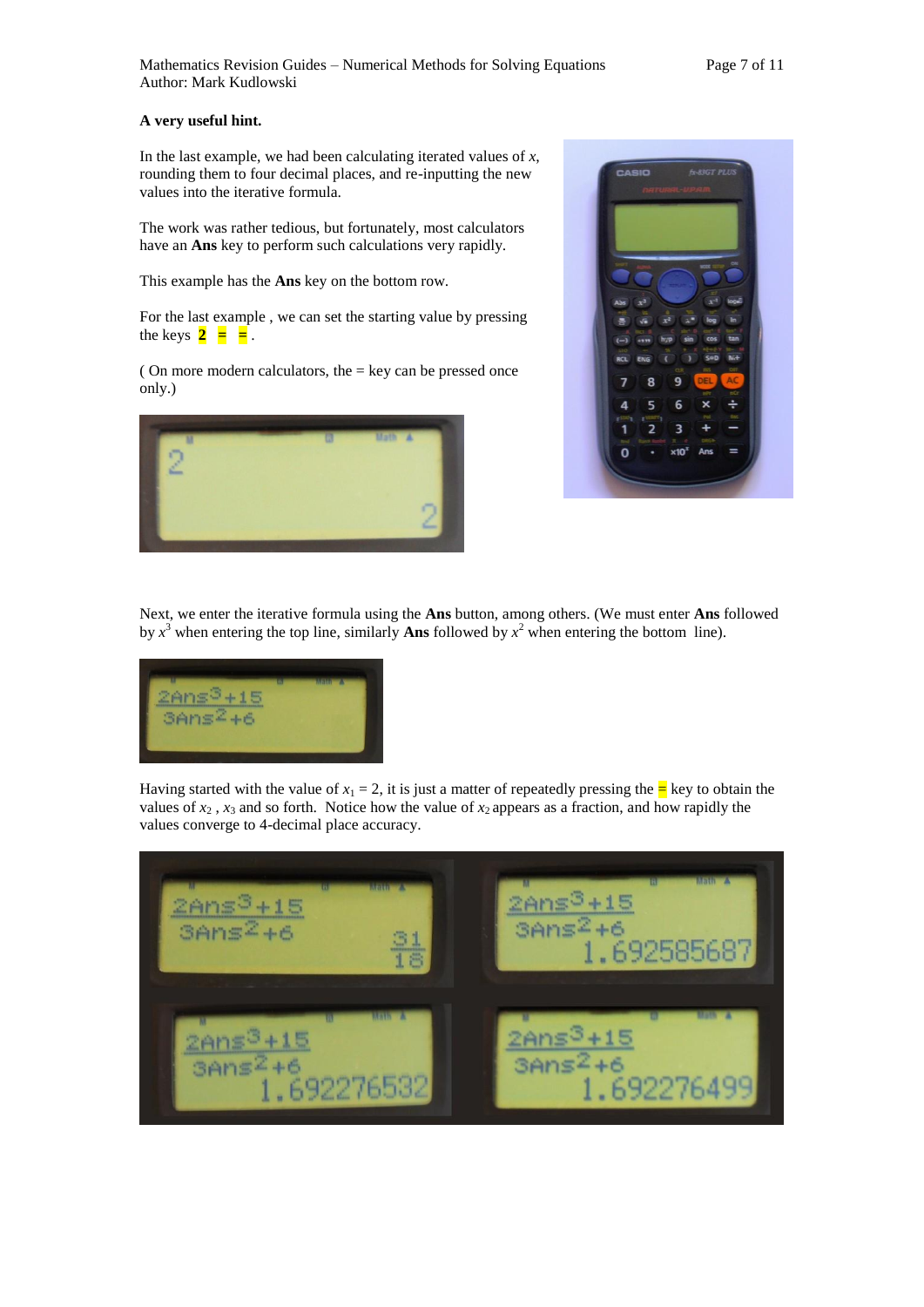### **Example (3):**

The equation  $x^3 - 4x^2 + 6 = 0$  from Example (1) had a solution of 1.6 to one decimal place. Use the following flowchart to calculate this same solution to four decimal places, and practise by using the **Ans** key on the calculator .

Choose a starting value of  $x = 2$ .

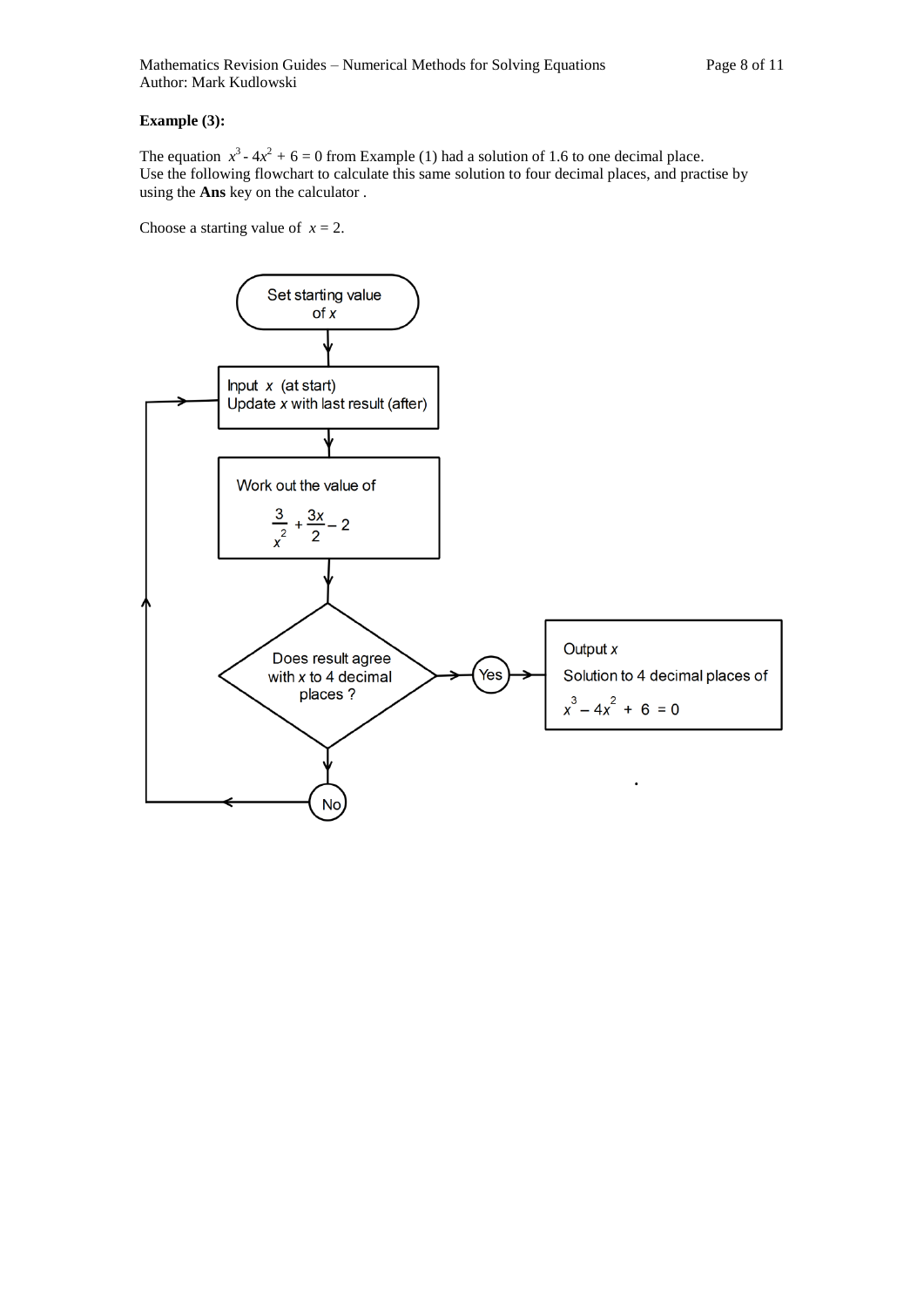By choosing the starting value of  $x_1 = 2$  as input, we calculate  $\frac{3}{2} + \frac{3}{2} - 2$ 2 3 3  $\frac{1}{2} + \frac{2\pi}{2}$ *x*  $\frac{c}{x^2}$  +  $\frac{c}{2}$  - 2.

On the calculator, it is a matter of pressing the  $2, =$ , and  $=$  keys, followed by entering

$$
\frac{3}{Ans^2} + \frac{3(Ans)}{2} - 2
$$
, and then pressing the = key throughout.

This takes care of all the calculations, inasmuch as we just press the = key until sufficient accuracy has been reached .

In other words, a "No" result means "press the = key again", and a "Yes" means "End of sum".

Pressing the = key first time gives us the next trial value of *x*, namely  $x_2$ , or 1.75, which does not agree sufficiently with  $x_1$  so we press the = key again to give us  $x_3$ , or 1.6046.

Pressing the = key again gives us  $x_4 = 1.5721$ ,  $x_5 = 1.5720$  and  $x_6 = 1.5720$ 

Since the values of  $x_5$  and  $x_6$  agree to four decimal places, we now take the "Yes" branch and end the iterative process..

One solution of the equation  $x^3 - 4x^2 + 6 = 0$  is 1.5720 to 4 decimal places.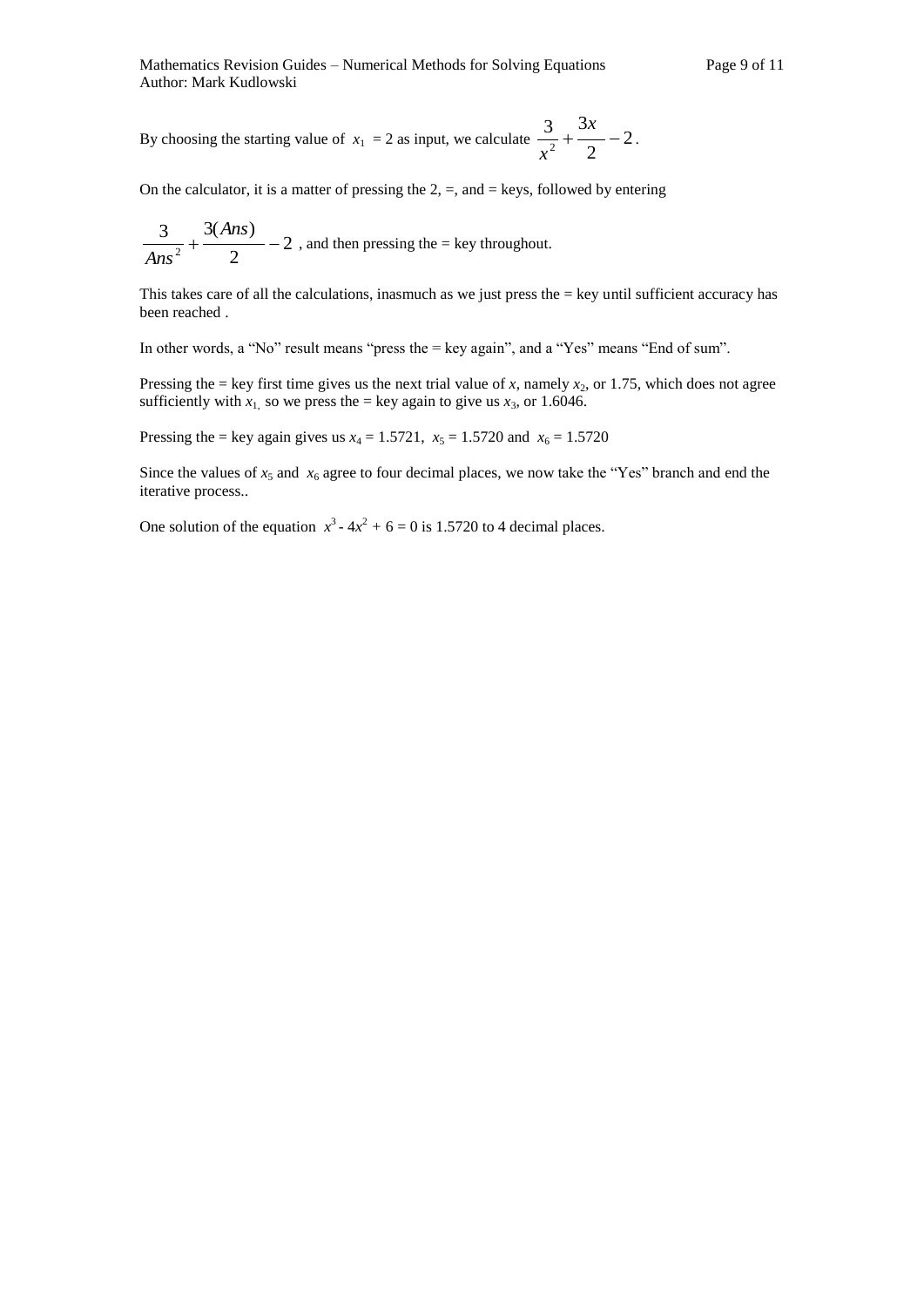This example could have been rephrased as follows, without the need of a flowchart :

**Example (3) Version :** The equation  $x^3 - 4x^2 + 6 = 0$  has a solution between 1 and 2.

Use the iterative formula  $x_{n+1} = \frac{3}{2} + \frac{3x_n}{2} - 2$ 2 3 3  $_{+1} = \frac{3}{n^2} + \frac{3\lambda_n}{2}$ *n n x x*  $x_{n+1} = \frac{3}{2} + \frac{3x_n}{2} - 2$  and  $x_1 = 2$  to find the values of

 $x_2$ ,  $x_3$ ,  $x_4$  and  $x_5$  to four decimal places.

In tabular form :

| n           | $x_n$  |
|-------------|--------|
|             | 2      |
| $\mathbf 2$ | 1.75   |
| 3           | 1.6046 |
|             | 1.5721 |
| 5           | 1.5720 |

**Example 3(b)**: Repeat the last example, using the iterative formula  $x_{n+1} = \frac{-\pi}{x_n(8-x_n)}$  $3 + 12$ 1  $n \times -\lambda_n$ *n*  $\overline{x_n(8-x)}$  $x_{n+1} = \frac{x}{x}$  $\overline{a}$  $^{+}$  $_{+1} = \frac{x_n + 12}{(0 - x)}$ .

On calculator: press the 2, =, and = keys, enter  $\frac{}{Ans(8 - Ans)}$  $3 + 12$ *Ans Ans Ans*  $\overline{a}$  $\overline{+}$ , then keep pressing the  $=$  key throughout.

Results in tabular form :

| n            | $x_n$          |
|--------------|----------------|
|              | $\overline{c}$ |
| $\mathbf{2}$ | 1.6667         |
| 3            | 1.5754         |
| 4            | 1.5719         |
| 5            | 1.5720         |